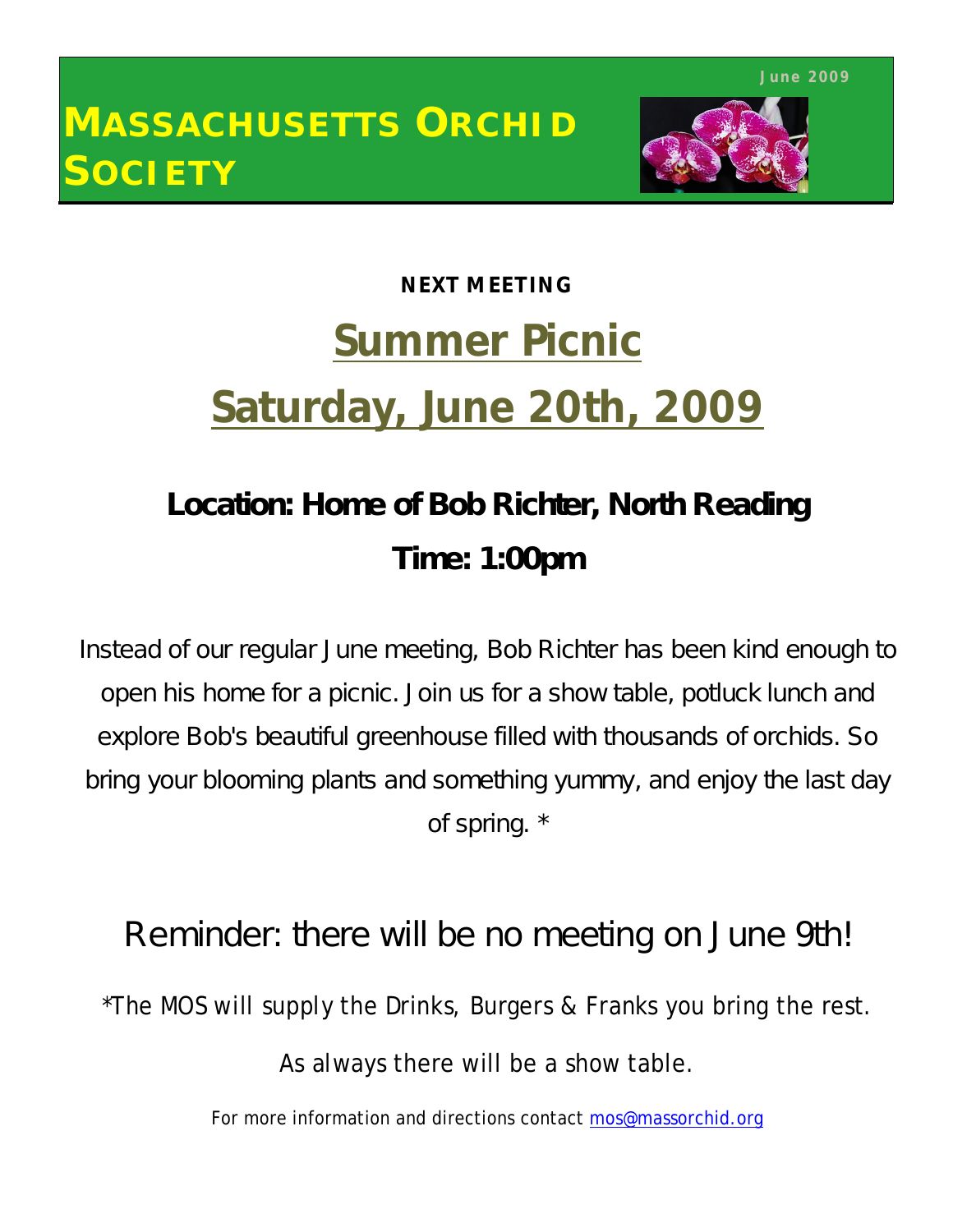## Monthly Checklist for May and June/ AOS

#### **CATTLEYA**

The last of the spring-flowering types -- those that flower from a ripened hard pseudobulb -- will be finishing, while the first summer-blooming types will be showing buds on their rapidly growing, soft pseudobulbs. Both may need potting, as signaled by deteriorating mix, this month. The spring bloomers present no problems, as you will be dealing with fully ripe, well-hardened pseudobulbs. They will be ready to root on the mature front pseudobulb and will establish quickly. The summer bloomers, will be brittle and may be in bud. Nonetheless, experienced growers know that unless potted now, they may not root later, as this type tends to be seasonal in its rooting behavior. Stake the lead growth to avoid breakage. May can still present some changing light conditions that can lead to burning of the foliage if the plants have not been properly acclimatized. Allow them to build up their tolerance to higher light gradually. Changing light and temperatures can also be the source of some frustration when trying to determine when plants need watering. While cattleyas will be entering into a period of rapid growth starting this month, they have still not built up sufficient momentum to be significantly slowed by your missing a day or two of watering owing to dark weather. As always, it is safer to err on the dry side than on the wet. It is important, though, especially to the summer bloomers. Too much shade will cause rapidly developing inflorescences to droop unattractively.

#### **PAPHIOPEDILUM**

The Paphiopedilum Maudiae types will be well into their season now, so a careful eye should be used toward staking. Do not be too anxious to stake, however. Many of this type, if staked too soon, will develop nodding flowers that do not face the observer. It is better to allow the flowers to ripen naturally, then support the spike right below the ovary for best display. This is especially common in Paphiopedilum fairrieanum-derived hybrids. If you have to do something when you first see the emerging spikes, just put the stake in the pot next to the spiking growth. Not only will this help you, but you will be able to see where the spikes are, so you can continue to pay attention to their development. The multifloral types will be entering their most active growth phase, so lots of light, water and fertilizer are called for to mature their large growths. Many will be spiking in the next couple of months, so be on the lookout for the emerging inflorescences. These may benefit from earlier staking than most, as the inflorescences grow so quickly in some cases that they can be quite soft. Again, best support is right below the ovary of the first flower. This will allow the most natural presentation of the blooms.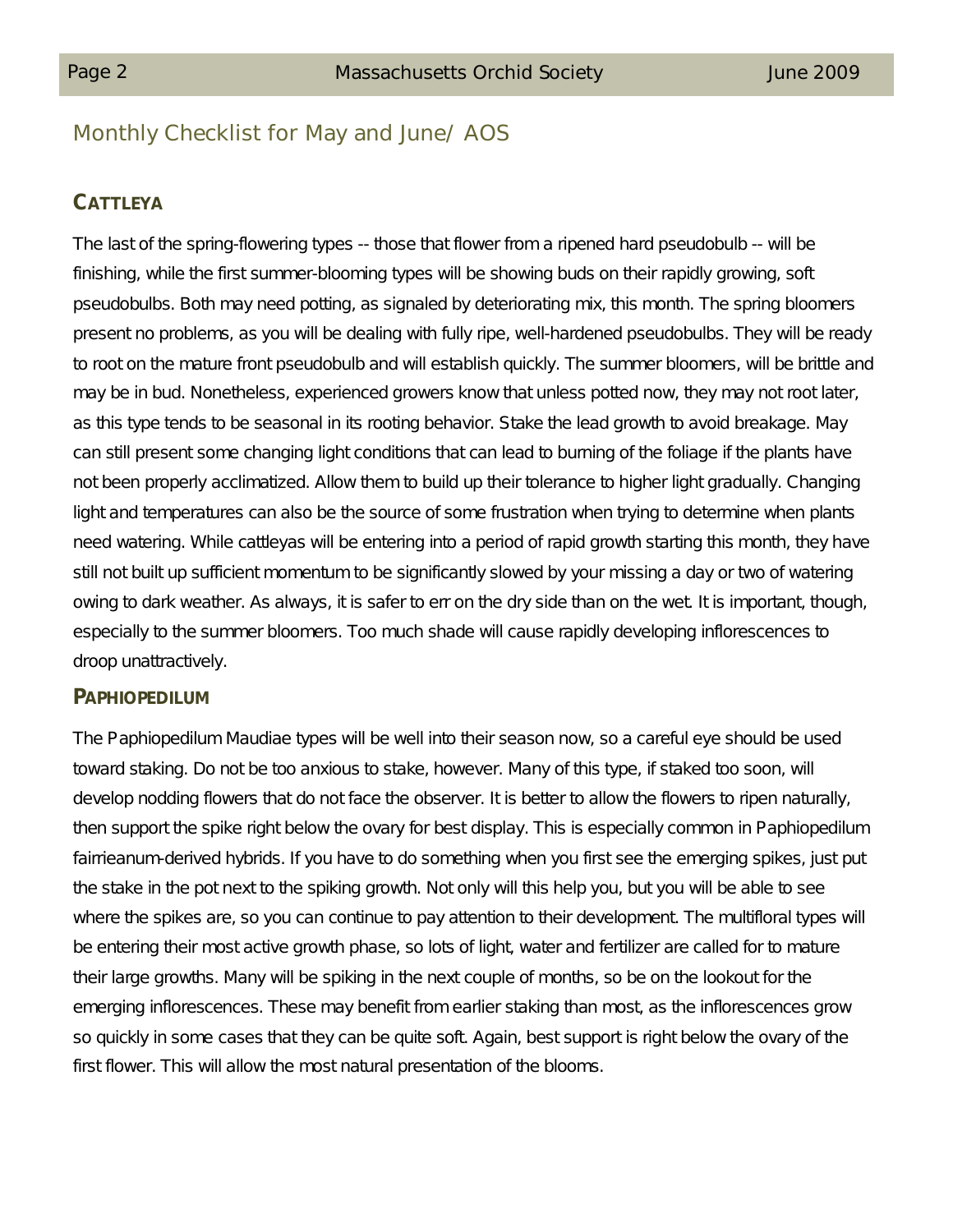#### **PHALAENOPSIS**

Except for the latest-spiking plants, all phalaenopsis should be ready for potting or already potted. Because phalaenopsis are tropical plants, they tend to be seasonal in their rooting behavior. The critical point for potting is when new roots emerge from the base of the plant. This is absolutely the best time to repot a phalaenopsis. The summer-flowering types, based on Doritis background, have ideally already been potted and are becoming freshly established, ready to support their soon-to-emerge spikes for the summer season. Phalaenopsis potted at the right point in their growth cycle will reestablish almost immediately, with fresh roots growing into the new medium nearly uninterrupted. As soon as the flush of new root growth is seen, begin regular watering and fertilizing to make maximum use of the major growing season. Do not get over-exuberant with your watering, though, allowing water to splash between plants. This can be a source of infection for both water-borne pathogens and viral contamination. Phalaenopsis are much more susceptible to virus than was previously thought. Take extra care to keep your collection free of bacterial and viral problems, which you can accomplish by maintaining a clean growing area.

*AOS thanks Ned Nash for this essay .*





**Due to time constraints Pam Swearingen has had to step down from the membership committee. The MOS needs a volunteer to help Chu with this important task. Please speak to Brian or Chu if you are able to help. The MOS is deeply grateful to Pam for her service.**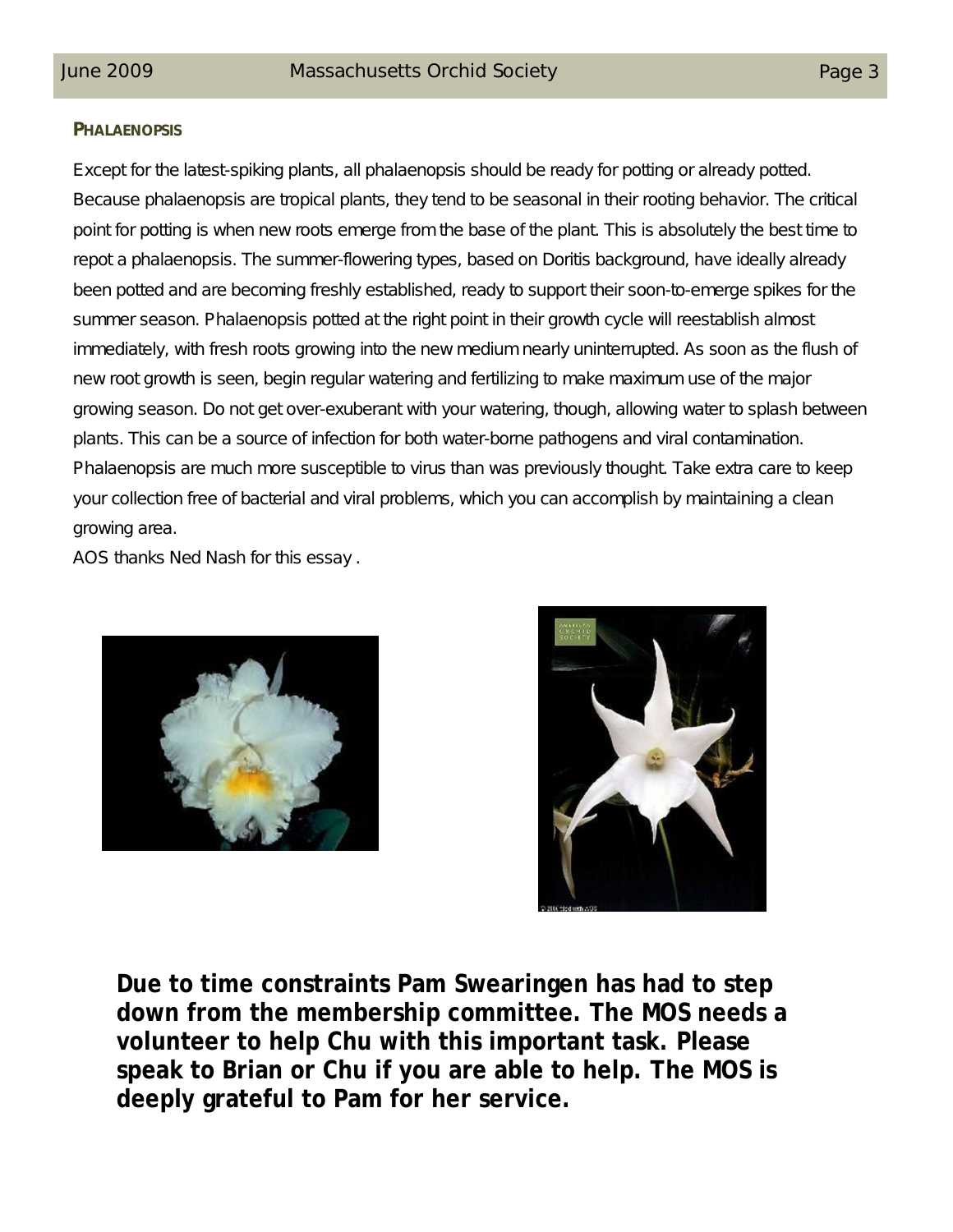### **MOS Monthly Show Table May 12, 2009**

## **Judges: Bob Ritcher, Betty Levine and Bob Gladstone Scribe: Susan Flier 26 Plants Displayed 12 Plants Awarded**

**V. Fred Kirby X V. coerulea '4n' Bob Ritcher Lyc. Braderum Bob Gladstone L. purpurata 'schusteriana'** Bob Gladstone **X L. purpurata 'carmencity'** Spderia japonica 'daruma' **Ralph & Chieko Collins Den. moniliforme 'Kinkakui' Ralph & Chieko Collins Dryadella edwallia** Ralph & Chieko Collins **Scuticaria 'hadwenii' Ralph & Chieko Collins Blc. Buttercup X Blc. Orange Nugget Charlie Briggs P. Victoria Reginae Brian Leib** Brian Leib **Angraecum didieri** Sasha Varsanofieva **SIC. Jewell Box 'schcherazade'** Brigitte Fortin **Colm. Wildcat 'Bobcat'** Susan Shapiro

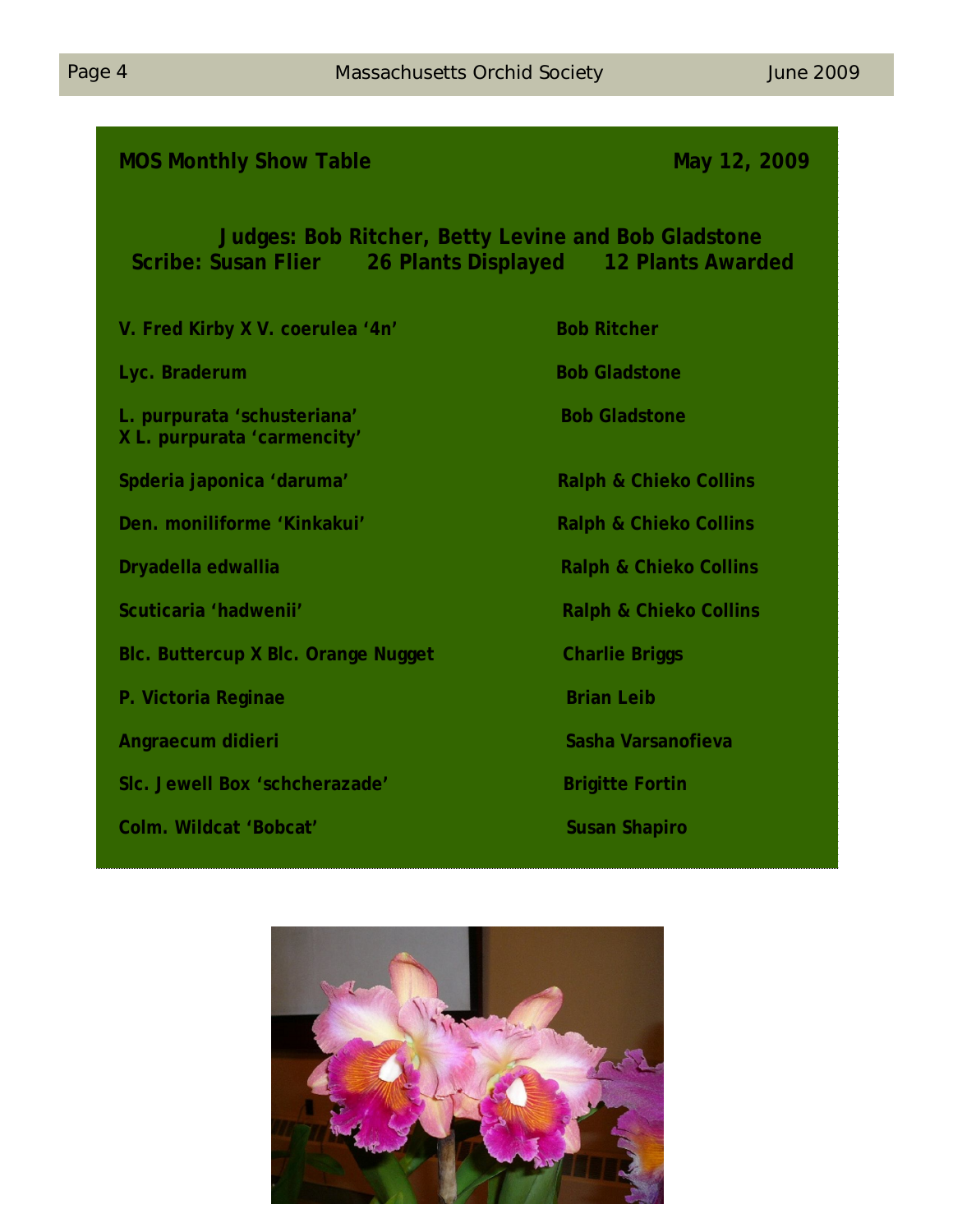## Welcome back returning members

Martha & Fred Hess **Dee Ramee** 

Southport, Me 04576-0384-1446<br>
Marha1fred@msn.com dramee@comcast.net

P.O Box 384 34 Hillside Road

dramee@comcast.net

(617) 926-7971

\*1

The June issue of the MOS newsletter will mark the end of my tenure as editor. I have enjoyed my time as editor and also the time spent in various other MOS tasks. I need to move on.

Fortunately Susan Johnston has agreed to take over. The July 2009 issue br her 1<sup>st</sup> issue as editor. In the beginning I will assist her but I am confident that we will soon be seeing an improved product.

Good luck to Susan and many thanks.

George Bonoff



A slate of Officers and Directors will be presented at the June 20<sup>th</sup> Picnic.